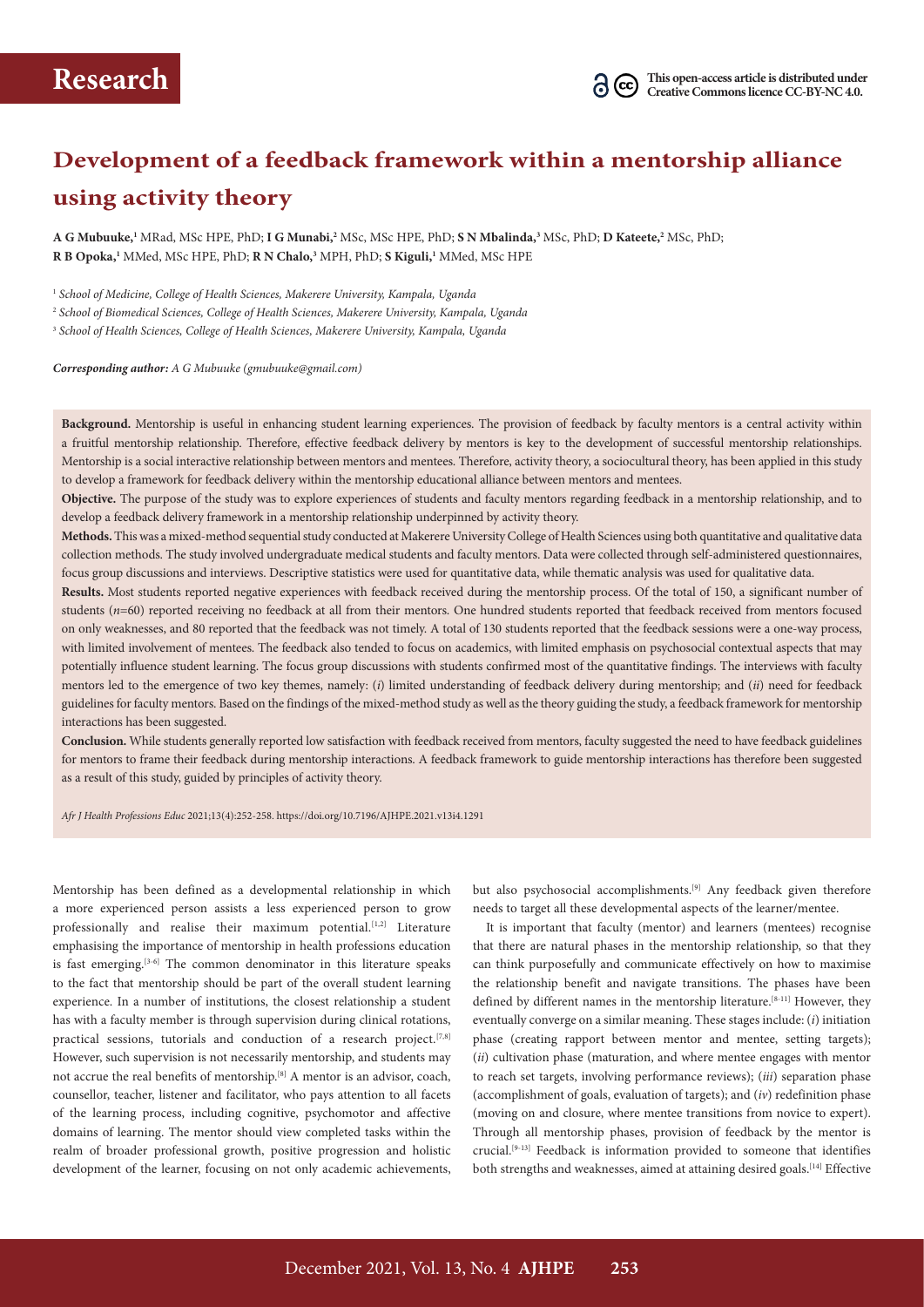feedback has been reported to facilitate the achievement of reflective, selfdirected and life-long learning, and self-judging and self-regulated learning skills.<sup>[15]</sup> Mentoring is an interactive process through which faculty feedback can play a central role towards the acquisition of such skills.

At Makerere University College of Health Sciences in Uganda, where this study was conducted, students are randomly assigned mentors from their first year, and these are expected to interact with the students and nurture them during their development. The assigned mentors are academic faculty members at the institution. All faculty members are supposed to be mentors, and usually undergo some training in principles of mentorship. The training is usually a 1-day session that may occur once every academic year. Since the mentorship training occurs infrequently and is not periodically programmed throughout the year, some mentors have more skills and knowledge than others. Some junior mentors learn from more experienced mentors. In addition, students are engaged in an interactive talk on mentorship at the beginning of each academic year with the faculty. Therefore, the students may have some knowledge about mentorship.

The mentorship relationships have not been previously evaluated at the institution. In addition, there is limited published literature from the sub-Saharan African context that positions faculty-student mentorship relationships as a form of interactive educational alliance that involves learning via a community of practice between the faculty mentor, student mentee and learning environment. In this alliance, feedback is a key driver of the mentorship process. In the present study, we also applied principles of activity theory (AT), to develop a feedback framework to be used in the mentorship social learning interaction. Thus, AT provided a lens for the interpretation and synthesis of the findings in this study.

AT originated from the sociocultural tradition in Russian psychology, the key concept of which is the 'activity', which is an interaction between individuals (subjects) and the world (object).[16] The fulcrum of this theory is the 'activity' a purposeful and transformative interaction between people. During the interaction, there are rules and roles, and tools to execute the activity and the targeted outcome to be achieved. Activity cannot thus be separated from the context in which it occurs. The AT framework is illustrated in Fig. 1.

According to the AT framework, any activity is organised into components that include: subjects (individuals being studied who are engaged in the



*Fig. 1. Activity theory framework.[16]*

activity, e.g. the mentors and mentees in a mentorship relationship); object (the raw materials or problem areas to which activity is directed, e.g. feedback) – the object of the activity could be either physical or a construct, and is always oriented towards achieving particular outcomes with the assistance of mediating tools or instruments; and instruments/ tools in the framework, which are mediation artefacts for executing the activity – instruments could be physical or mental artefacts. In a mentorship educational alliance, for example, an instrument for executing feedback delivery could be a feedback guide. All of these are geared towards a purpose to which members in a community of practice direct their activity (e.g. in a mentorship relationship, the activity of feedback delivery is directed towards addressing any gaps, and thus facilitating effective development of the mentee). Thus, it can be argued that the AT framework is applicable in a social learning environment such as a mentorship relationship. The relationship between the mentors/mentees and their environment is then considered through the component of community*.* Although AT has been applied in various settings, its application as an interpretive lens in mentorship relationships in health sciences education has been less widely reported. Thus, the purpose of this study was twofold: (*i*) to explore students' and mentors' experiences of feedback during mentorship relationships; and (*ii*) to utilise these experiences to develop a framework for feedback delivery during mentorship interactions underpinned by principles of AT.

## **Methods**

## **Setting and design**

This was a mixed-methods sequential study conducted at Makerere University College of Health Sciences between March and July 2019.

### **Participants**

The study involved undergraduate medical students and faculty. Only faculty who had previously been mentors were included in the study. For the quantitative survey, simple random sampling was used to select 300 students. This was done by allocating all students codes, and randomly selecting 300 codes. These were the ones that were used. For the qualitative part of the study, two focus group discussions were conducted with the students, each group consisting of 8 participants. This translated into a total of 16 students who participated in the focus group discussions. Convenience sampling was utilised to select participants in the focus groups on a first-come, first-serve basis. Only students who had participated in the quantitative survey were eligible to participate in the focus group discussions. In addition, 10 individual interviews were conducted with faculty mentors. The faculty who participated in the individual interviews were selected using purposive convenience sampling. Faculty members who were available to give time to the study were selected.

#### **Data collection**

Quantitative data from students were collected using self-administered electronic questionnaires. The questionnaire captured the demographics of the students, an indication of their previous experience of mentorship and specific items regarding the students' experiences of feedback from their mentors during their mentorship relationships. The measure of positive experience of feedback received from faculty mentors was the indication of agreement with each item on the questionnaire. An item where students indicated either 'disagree' or 'neutral' was regarded as negative feedback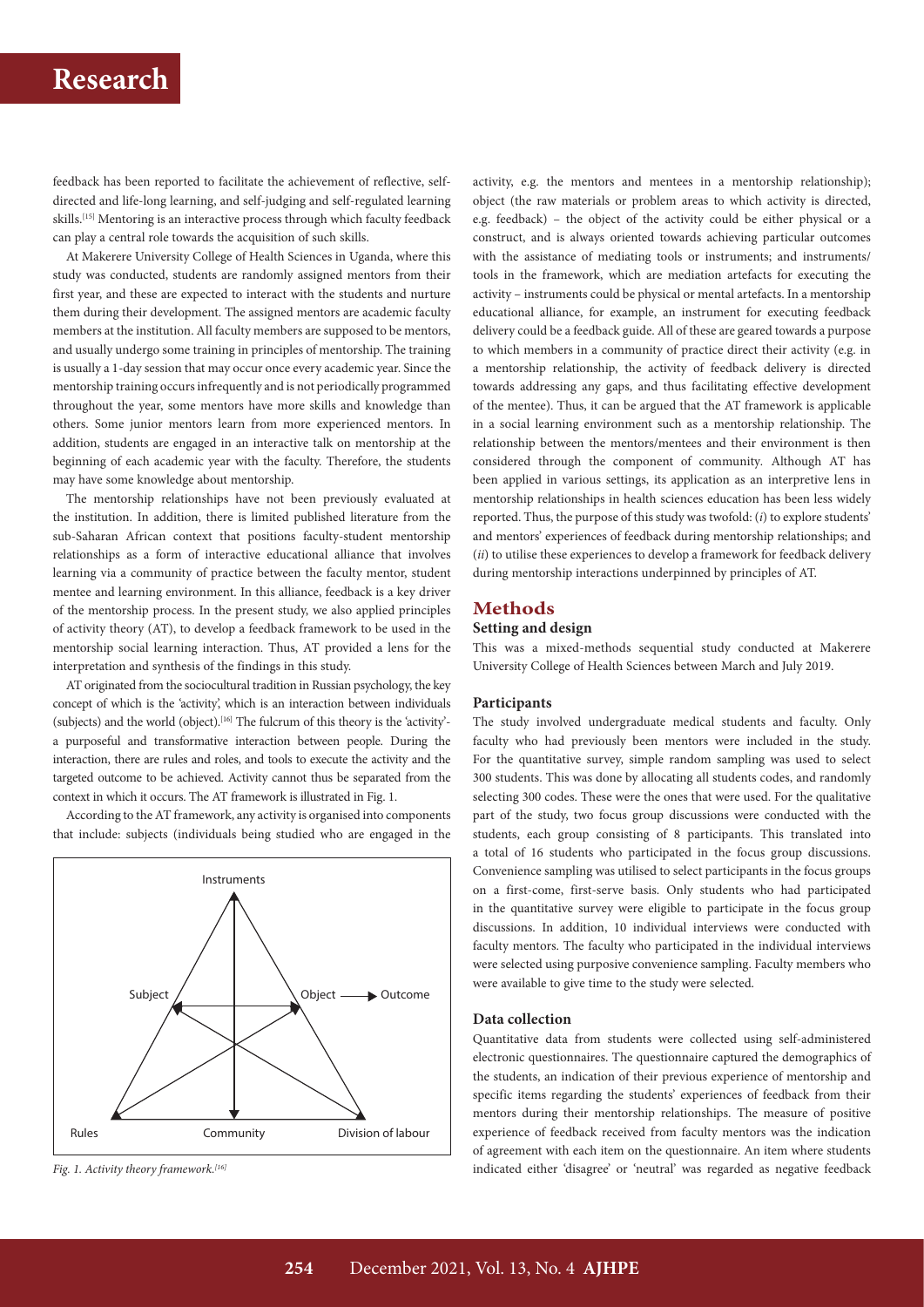experience during mentorship. Response frequencies were tallied. The questionnaire items were developed from a review of literature on student satisfaction with feedback within mentorship relationships. To provide a measure of face and content validity, the questionnaire was first piloted with 10 students. The major change made to the questionnaire was the wording of items that had technical educational terms such as outcomes that were not familiar to the respondents. Such terms were replaced with more basic words. Three weekly email reminders were sent to the students to complete the questionnaire. Qualitative data were collected using focus group discussions conducted with students, as well as individual interviews conducted with faculty mentors. One of the researchers moderated the discussions and interviews. Responses from the focus group discussions and interviews were audio-recorded and later transcribed. Questions for the student focus groups and faculty interviews were open-ended and semistructured. The questions were informed by findings from the quantitative survey and synthesis of previous literature. The qualitative aspect was aimed at further exploring the students' and faculty mentors' experiences of feedback within the faculty-student mentorship alliance.

### **Data analysis**

Quantitative data were analysed using SPSS version 25 (IBM Corp., USA). This involved determining frequencies and percentages of responses to given items, as well as determining whether there were any significant differences in responses across the years of study the students were in. Thematic analysis was used for qualitative data using open coding. The coding was conducted manually by one of the researchers following an iterative process, and it commenced immediately after the first student focus group and first faculty mentor interview. The open coding involved identifying patterns of similar meaning from the participant responses. These were aggregated to form representative themes. Findings from the quantitative part of the study informed the questions developed for the qualitative part.

#### **Ethical considerations**

Approval to conduct this study was granted by the Research and Ethics Committee, School of Medicine, Makerere University (ref. no. REC REF 2019-007). Informed consent was also obtained from each study participant prior to conducting the interviews. Confidentiality of participants and their responses were also observed.

## **Results**

Results were both quantitative and qualitative in nature.

## **Quantitative results**

A total of 300 questionnaires were sent out to the sampled students electronically. Of these 300 sampled students, 72 were in year one, 70 were in year two, 62 were in year three, 50 were in year four and 46 were in year five. Of the 300 questionnaires sent out, 172 were returned, giving a response rate of 57.3%. Of the 172 returned questionnaires, 22 were excluded from further analysis because the students only partially completed the questionnaire, as they indicated that they had never previously participated in any mentorship relationship. This left 150 student questionnaires that were included in the final analysis. Therefore, the results presented were from the 150 students who fully completed the questionnaire. Of the 150 students included in the final analysis, 61.3% (*n*= 92) were male and

| Table 1. Student distribution by year $(N=130)$ |                      |  |
|-------------------------------------------------|----------------------|--|
| Year of study                                   | Students, $n$ $(\%)$ |  |
|                                                 | 26(17.3)             |  |
| $\mathcal{P}$                                   | 30(20.0)             |  |
| $\mathcal{E}$                                   | 31(20.7)             |  |
|                                                 | 33(22.0)             |  |
| 5                                               | 30(20.0)             |  |
|                                                 |                      |  |

38.7% (*n*= 58) were female. The distribution of students by year of study is summarised in Table 1. The students who responded to the survey reflected similar numbers from each year of study. In order to assess student satisfaction with feedback received during their mentorship relationships, the students were asked to indicate whether they agreed with, disagreed with or remained neutral on key items. These findings are summarised in Table 2.

From Table 2, one can see that all students who completed the questionnaire reported knowing the meaning of mentorship, and reported having had a faculty mentor at one point in time during their studies. However, the majority of the students seemed not to fully understand the roles of mentors/mentees. Specifically, in relation to feedback during mentorship, the overall trend in findings generally indicates that students infrequently received feedback from mentors, and that the feedback was not very clear and mostly addressed students' weaknesses. In addition, the feedback from mentors mostly focused on academic matters, with less emphasis on psychosocial aspects of the students' experiences. More than three-quarters of the students reported that the feedback process was unidirectional and not interactive, with the mentor driving and dominating the process. Overall, the findings indicate low student satisfaction and negative experience with the feedback from their mentors. There were no significant differences noted across the different student years of study within the responses. Further insight into the meaning of the survey results was carried out using focus group discussions with students and interviews with faculty mentors.

#### **Qualitative results**

Two focus groups were conducted with 16 students about feedback from mentors. The students' experiences of the feedback from mentors are illustrated below.

#### **Student experiences of mentor feedback**

The student responses from the focus groups generally reflected what was observed from the survey results. For example, many responses emphasised the observation that feedback from mentors often addressed only weaknesses and not strengths, that feedback was infrequent and that little attention was paid to psychosocial aspects:

'Although the mentors tried sometimes to give us feedback, they often pointed out only bad things … this somehow demotivates us the students … they should also point out what areas am doing well as my mentor.'

'My mentor used to point out mostly the negative aspects of what I was not doing well during our mentorship sessions … this was sometimes demotivating … I would have liked to hear more about what I was doing well also.'

'Mentorship would have been good if only our mentors also stressed those aspects that we the students are actually doing well … only pointing out the not so good things is not enough for us because we also want to know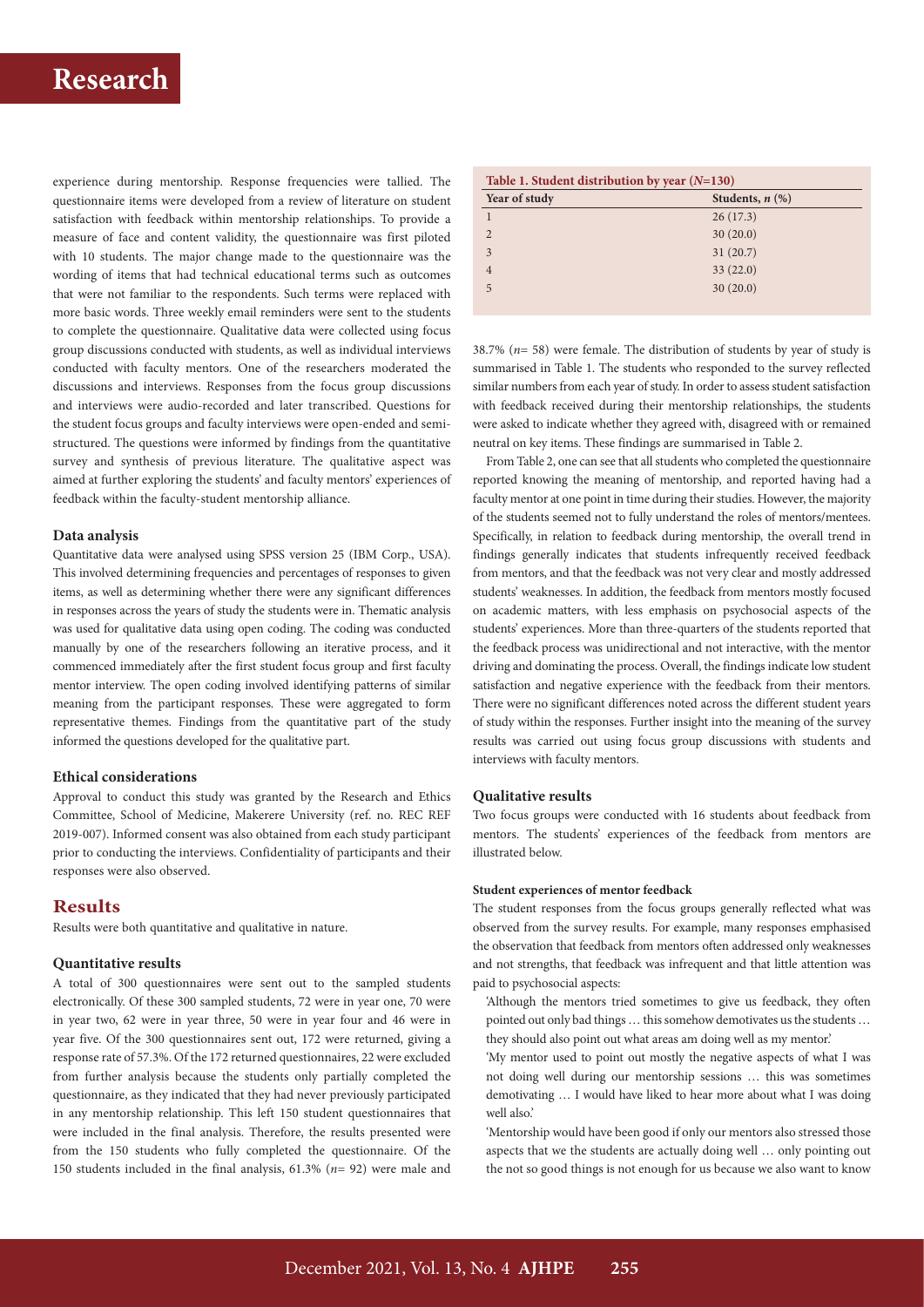## **Table 2. Student responses regarding feedback from mentors (***N***=150)**

| Item                                                                                       | Agree, $n$ $(\%)$ | Neutral, $n$ $(\%)$ | Disagree, $n$ $(\%)$ |
|--------------------------------------------------------------------------------------------|-------------------|---------------------|----------------------|
| I know the meaning of mentorship                                                           | 150 (100)         | $\Omega$            | $\overline{0}$       |
| I clearly understand the benefits of mentorship                                            | 100(66.7)         | 20(13.3)            | 30(20)               |
| I clearly understand the roles of a mentor                                                 | 80(53.3)          | 20(13.3)            | 50(33.3)             |
| I clearly understand the roles of a mentee                                                 | 85 (56.7)         | 19(12.7)            | 46(30.6)             |
| I have ever had a mentor at medical school (if yes, proceed to next questions.             |                   |                     |                      |
| If not, do not proceed, stop at this question.)                                            | 150(100)          | $\mathbf{0}$        | $\mathbf{0}$         |
| I periodically received feedback from my mentor                                            | 60(40)            | 40(26.7)            | 50(33.3)             |
| My mentor always gave me feedback in time                                                  | 40(26.7)          | 30(20)              | 80(53.3)             |
| The feedback received from my mentor was clear to me                                       | 35(23.3)          | 40(26.7)            | 75(50)               |
| The feedback received from my mentor specified my strengths                                | 20(13.3)          | 30(20)              | 100(66.7)            |
| The feedback received from my mentor specified my weaknesses                               | 100(66.7)         | 20(13.3)            | 30(20)               |
| The feedback received from my mentor gave direction to cover up my gaps                    | 60(40)            | 20(13.3)            | 70 (46.7)            |
| The feedback from my mentor positively facilitated my learning                             | 50(33.3)          | 30(20)              | 70 (46.7)            |
| The mentor gave me feedback about social life besides academic issues                      | 15(10)            | 15(10)              | 120(80)              |
| Feedback from my mentor often helped me psychologically                                    | 20(13.3)          | 20(13.3)            | 110(73.4)            |
| The feedback process was interactive, where my mentor allowed me to give my views/opinions | 10(6.7)           | 10(6.7)             | 130(86.6)            |
| Overall, I was satisfied with feedback received from my mentor                             | 40(26.7)          | 30(20)              | 80(53.3)             |
| I never received any feedback from my mentor                                               | 40(26.7)          | 50(33.3)            | 60(40)               |

what is going on well both academically and socially … since I believe that is what mentorship is all about.'

The aspect of feedback being infrequent during mentorship interactions can be seen through the following responses:

'Some of our mentors gave feedback about how we were learning. However, they were rare and there was no formula of receiving this feedback. For me I only got feedback only once in the whole semester yet I would like to get such feedback more often.'

'I tried to meet my mentor as often as possible; however, this was not possible all the time. Therefore, the feedback I used to receive came only once in a while … I think there should be a schedule when we meet our mentors to give us feedback on our progression in medical school.'

'I think the frequency of the feedback meetings with our mentors needs to be streamlined. I agree we cannot meet mentors all the time, but some of us rarely got feedback that we desired yet that feedback is supposed to drive us to improve.'

The observation that mentor feedback focused heavily on academic issues is seen in the student responses below:

'As students, we have many issues affecting our studies. It may not be academic only, but social issues, stress, challenges. However, the mentors given to us most times only talk about academic matters … from what I know of a mentor, even they are supposed to guide us on how to go about some of these social challenges that may affect out studies.'

'Much as our mentors sometimes tried to give us feedback, however infrequent it was, this feedback the few times it was given to us tended to drill us on our academic progress. I do not remember my mentor for example having a talk about my social life, challenges and how I behaved in the mentorship relationship.'

The aspect of limited interaction between mentor and mentee during the feedback process also resonated through most responses, further

emphasising the limited interaction observed in the questionnaire survey. The following response reflects what was observed across most participants:

'I think our dear mentors should give us time to interact and participate in the feedback process, allowing us to give opinions and views regarding our studies. I think it would be interesting when we actively participate in the feedback process where we exchange ideas and opinions.'

#### **Interviews with faculty mentors**

In order to gain more understanding of the feedback process during mentorship, views were also sought from faculty mentors through individual interviews. Two key themes emerged from the faculty responses, namely: (*i*) limited understanding of feedback and mentorship; and (*ii*) need for feedback guidelines for mentors.

#### *Limited understanding of feedback delivery during mentorship*

The faculty interviewed in this study reported that they had limited training in feedback and the mentorship process. This may have influenced the manner in which they directed the feedback process during mentorship. The following responses reflected this observation:

'Feedback seems to be an important activity during mentorship. Although we may have some understanding of feedback principles and the mentorship process, probably we need more training on how first of all mentorship means and then how to give feedback during the mentorship process.'

'The fact that we as faculty are not trained on how to be mentors and how to give effective feedback most likely contributes to how our students experience the mentorship process. If mentors do not deliver well-balanced feedback, the students are likely to have negative attitude towards the whole process.'

From the responses above, it can be observed that mentors need training on how to drive the mentorship process, and then on how to give effective feedback for students to benefit from the mentorship relationship.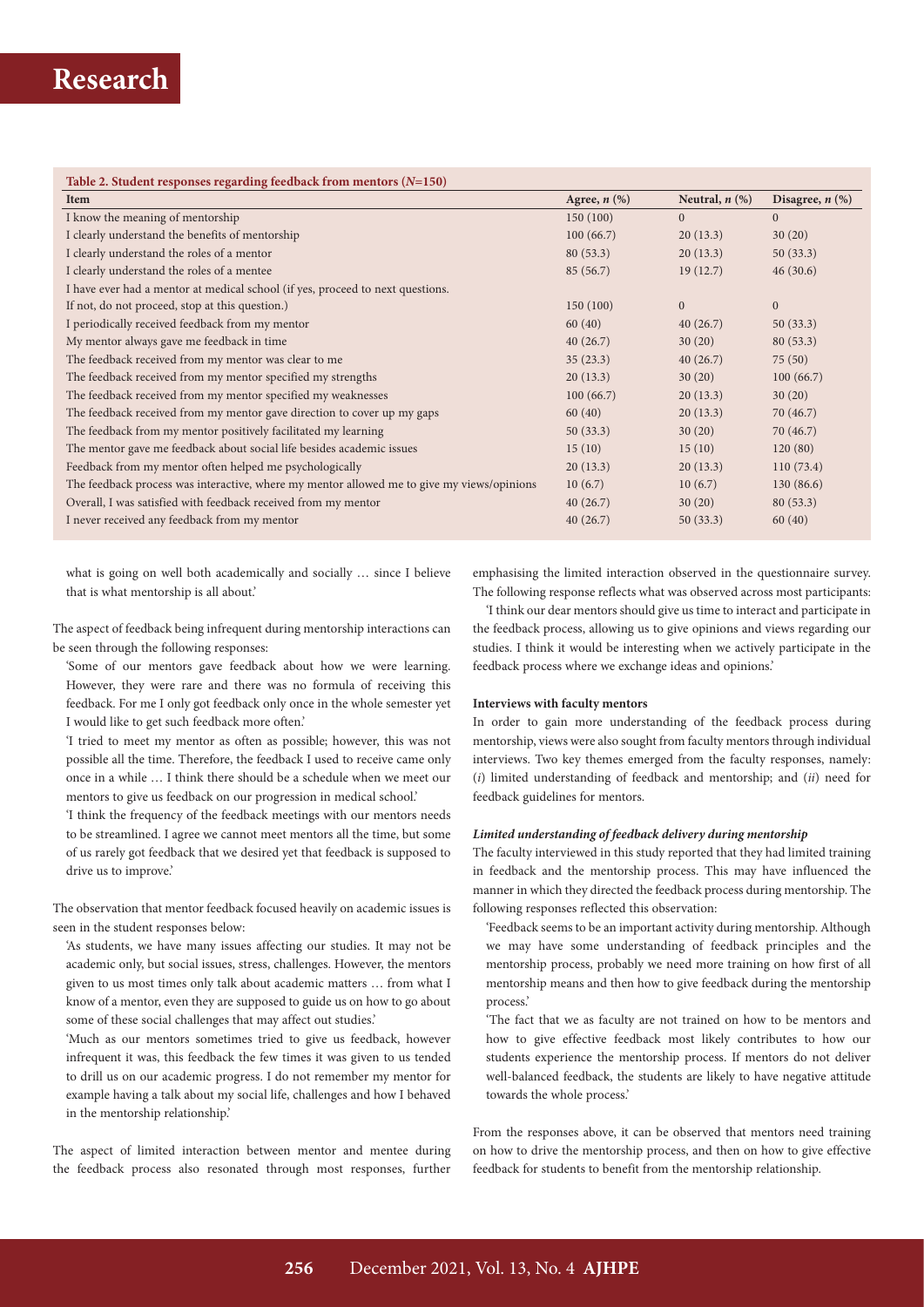#### *Need for feedback guidelines for faculty mentors*

The other dominant theme that resonated through the faculty responses related to the need to have guidelines for giving feedback for faculty mentors. This can be seen through the following responses:

'Sometimes we do not know what to concentrate on when giving feedback to our mentored students. There are so many aspects to think about, but how do you prioritise? Probably we need some kind of guidance on what to consider when giving feedback to our students that we are mentoring.' 'Feedback is wide and there are so many aspects to consider depending on situation. As I mentor my students, how should I go about the feedback to give? Besides, we are different mentors and we need to give at the feedback that follows similar lines. Maybe we need some institutional guidance for feedback delivery during the mentorship interactions.'

The above responses demonstrate the need to have feedback guidelines for faculty mentors to be used during the mentorship interactions with students.

### **Discussion**

The purpose of the present study was to explore student (mentee) and faculty (mentor) experiences of feedback delivery during mentorship, and to utilise these experiences to develop a framework for feedback delivery during these interactions. The developed framework is guided by principles of AT. The survey conducted with students demonstrated that they had mentors and reported some knowledge about mentorship; however, they were not satisfied with the feedback received from their mentors. From the present study, students demonstrated some knowledge about mentorship, probably owing to the fact that students are given orientation on mentorship at the beginning of every academic year, which may have increased their knowledge. They may have reported low satisfaction with mentor feedback because the feedback did not meet their expectations in terms of supporting their development.

From the reported literature, key principles of feedback delivery include timeliness, specificity, a balance between positive and negative feedback, and clarity.[14] From the student experiences reported, most of these aspects were not adequately met by mentors. This can partly be explained by mentor training that was inadequately focused on effective feedback delivery within a mentorship relationship, as evidenced by the responses from the mentors themselves. Feedback in mentorship relationships is key, and faculty mentors play a crucial role in this process. Therefore, training of mentors on how to effectively deliver feedback is important, an observation that has been previously reported.**[**12] The limited training in feedback delivery could perhaps also offer an explanation as to why some student mentees never received any feedback at all. However, it should be noted that training alone may not necessarily lead to improved feedback delivery during mentorship. Other factors, such as motivation and protected time for mentors, should also be considered.

As part of the leaning process, it has been reported that mentors' feedback to mentees should not focus only on academic progress, but also on other factors that may influence the holistic professional growth and development of the mentee.<sup>[9]</sup> Siddiqui<sup>[11]</sup> suggests that this may include provision of feedback on psychosocial and contextual experiences that a mentee may be undergoing. In the present study, mentors seemed to place less emphasis on feedback that targeted issues outside the academic progress of the students. Previous studies have also reported similar tendencies

among some mentors.<sup>[8,10]</sup> The reason for this is not clear cut. However, a plausible explanation speaks to the limited importance mentors may attach to sociocontextual and psychological factors that may influence student progress. Mentorship interactions do not occur in a vacuum, but are rather situated within a community of learning. This community of learning may have various interacting factors that can influence student growth. Addressing these factors through feedback by mentors should therefore not be ignored.

The fact that students in this study experienced limited feedback from mentors targeting psychosocial aspects other than academic progress calls for significant attention. This observation may point to the need to have guidelines on feedback delivery for mentors. Such guidelines could emphasise key domains that mentors should focus on when framing their feedback. Having guidelines for feedback delivery during mentorship interactions was also proposed by the mentors themselves. It has been reported that mentorship should be an interactive process between mentees and mentors, where each person has a defined role to play, with mutually agreed-upon targets to achieve.<sup>[3]</sup> This active interaction involves dialectical communication in the form of feedback between mentor and mentee, which ultimately differentiates mentorship from supervision.<sup>[13]</sup> In the present study, we therefore propose a framework that can perhaps improve feedback delivery during mentorship interactions in a community of learning between mentors and mentees. This framework, guided by principles of AT, can potentially deepen our understanding of mentorship interactions and how well-framed feedback can play a role in enhancing these mentorship interactions in order to achieve the desired learning outcomes.

## **Framework for feedback delivery during mentorship interactions**

Utilising findings from this study, a framework for feedback delivery in a mentorship relationship has been developed. The framework, based on AT, is illustrated in Fig. 2. This framework moves beyond merely training mentors in feedback delivery, and considers mentorship as a reciprocal process between the mentor and mentee in which each has a role within a community of practice. AT is useful in studying human interactions in a social group. Mentor and mentee interactions through feedback represent a



*Fig. 2. Feedback delivery framework within a mentorship alliance.*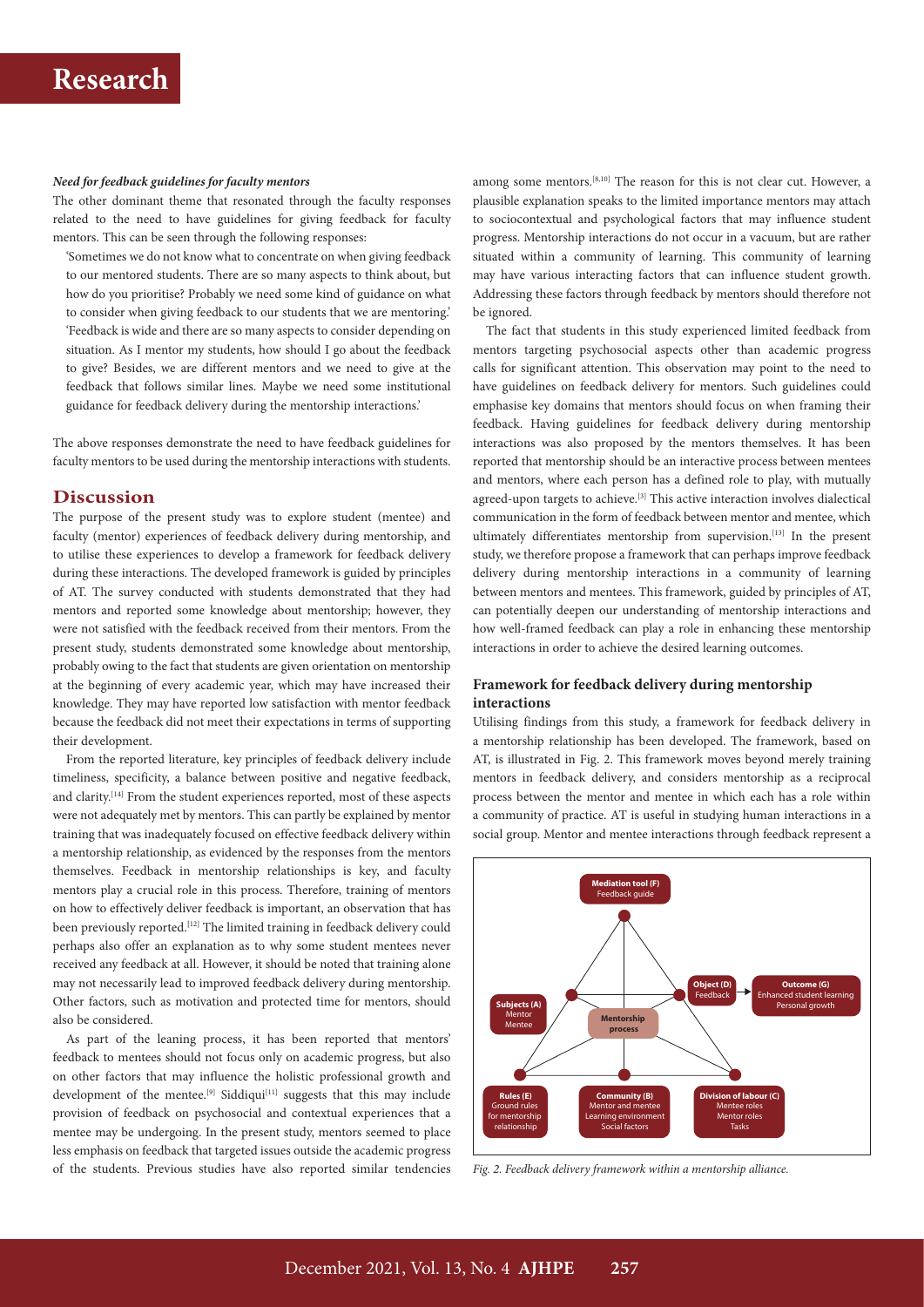social learning group, and thus principles of AT are key in such a community of learning. The fulcrum of this theory is an activity through which human interactions occur. In this study, the activity should be regarded as the feedback delivery process during mentorship interactions. Such an activity takes place within a community, organised into components that include: subjects; object; tools; rules; community; division of labour; and outcomes, key elements of AT. The components illustrated in the framework are dialectic in nature, interacting with each other within one system to influence the feedback delivery process. Therefore, there exist multiple mediating dialectical relationships within a complex integrated mentorship activity system. Subjects (A in Fig. 2) refer to the players in the mentorship interaction (i.e. the mentor and mentee). The mentor delivers feedback, and the mentee is the recipient of that feedback. The mentor and mentee thus form a team that actively engages with the feedback in an interactive manner. This team subsequently becomes a community of learning with a common understanding of their goals. Formation of this social community of learning is another key component of the activity framework (B in Fig 2).

Both mentors and mentees should have specific roles in the mentorship relationship that translate into a division of labour (C in Fig. 2) along with key ground rules that should be followed by both mentor and mentee (E in Fig. 2). To contextualise this to the mentorship process, tasks for both mentor and mentee need to be clarified, and feedback should focus on these tasks. In the context of this study, the object (D in Fig. 2) is the feedback itself, which should interactively occur between the mentor and mentee. This feedback plays a key role in the mentorship alliance as it provides the pathway towards achieving the targeted outcome of the mentorship relationship, which is enhanced student learning, and professional and personal growth of the mentee (G in Fig. 2). However, according to AT, a mediating tool is crucial to drive the feedback process within the mentorship alliance. Such a mediating tool can be in the form of a feedback guide (F in Fig. 2). The need for a feedback guide also strongly resonated throughout this study. Thus, from this study, we propose a feedback guide (mediating tool) for mentors that can potentially drive mentorship interactions in the desired direction. This feedback guide is crucial within the mentorship activity framework.

## **The feedback delivery guide for mentors: A mediation tool from the AT framework**

The feedback delivery guide is summarised in Table 3. This guide is aimed at acting as a mediating tool for mentors during feedback delivery, and at ensuring that mentors frame their feedback to target holistic growth of mentees. The strength of the guide lies in its simplicity and highly structured nature. Structuring the guide is likely to achieve two things: (*i*) it may be acceptable to faculty, and feasible to implement; and (*ii*) it could be an avenue through which mentees receive feedback across other domains beside academic progress. Though structured, the feedback guide should not be viewed as restrictive to mentors. The mentor should be free to deliver feedback on any other aspects (s)he deems necessary for the benefit of the mentee.

This study utilised the experiences of students (mentees) and faculty (mentors) to develop a framework for feedback delivery during mentorship interactions. The framework was further underpinned by principles of AT, a sociocultural theory that places mentorship and feedback delivery within the mentorship relationship as an activity between faculty mentors and student mentees. Application of AT in this context to develop a feedback

|                        | Table 3. Feedback guide for mentors (mediation tool) |
|------------------------|------------------------------------------------------|
| <b>Feedback domain</b> | Description                                          |
| Academic growth        | Mentor should discuss with mentee:                   |
| and development        | • progress in terms of mentee's academic work        |
|                        | extent of achieving set goals                        |
|                        | enablers and barriers towards achieving goals        |
|                        | • plan for achieving the set targets                 |
| Psychosocial           | Mentor should discuss with mentee:                   |
| growth and             | • progress in terms of mentee's psychosocial         |
| development            | growth outside academics e.g. networks made,         |
|                        | organisations joined, activities involved in, social |
|                        | achievements, motivation to learn                    |
| Strengths and areas    | Mentor should identify to the mentee his/her:        |
| to improve             | strengths<br>$\bullet$                               |
|                        | areas that need improvement                          |
|                        | NB. Mentor should comment on academic                |
|                        | strengths and other generic competencies such        |
|                        | as time management, communication skills,            |
|                        | interpersonal skills, teamwork and collaborative     |
|                        | practice, self-regulative skills, reflective skills, |
|                        | self-judgement                                       |
| Learning               | Mentors should discuss with mentee:                  |
| environment            | mentee's experience of the learning environment,     |
|                        | with focus on: learning resources; where to seek     |
|                        | assistance; how to negotiate through the learning    |
|                        | context; how to make the learning experience         |
|                        | hetter                                               |
| Challenges             | Mentor should probe and assist mentee to:            |
|                        | • identify challenges (both academic and             |
|                        | psychosocial, such as stress, depression, emotions,  |
|                        | relationship issues, power tensions, conflicts with  |
|                        | fellow students and staff etc.) that may hinder      |
|                        | academic and social growth of mentee                 |
|                        | • identify strategies to overcome the challenges     |
|                        | • identify resource persons/units in the institution |
|                        | that can assist mentee to address the challenges     |

delivery framework has been infrequently reported in health sciences education, a gap that this study has tried to address. Specifically, the emergence of a mediating tool in the form of a feedback guide for faculty mentors may have implications for mentorship practice in health sciences education. Therefore, these findings form a basis upon which future studies can be anchored.

## **Study limitations**

This study was conducted in one institution, but social and academic contexts may differ across institutions, and therefore the findings may not be generalisable, a major limitation of the study. In addition, the model/ framework developed did not consider other areas of student support such as peer mentorship/feedback that could be vital, since this was not the focus of the study. This could be an area for further research focusing on peer mentorship.

### **Further research**

The implementation of the feedback guide developed for mentors, and evaluation of its potential impact on the outcomes of mentorship